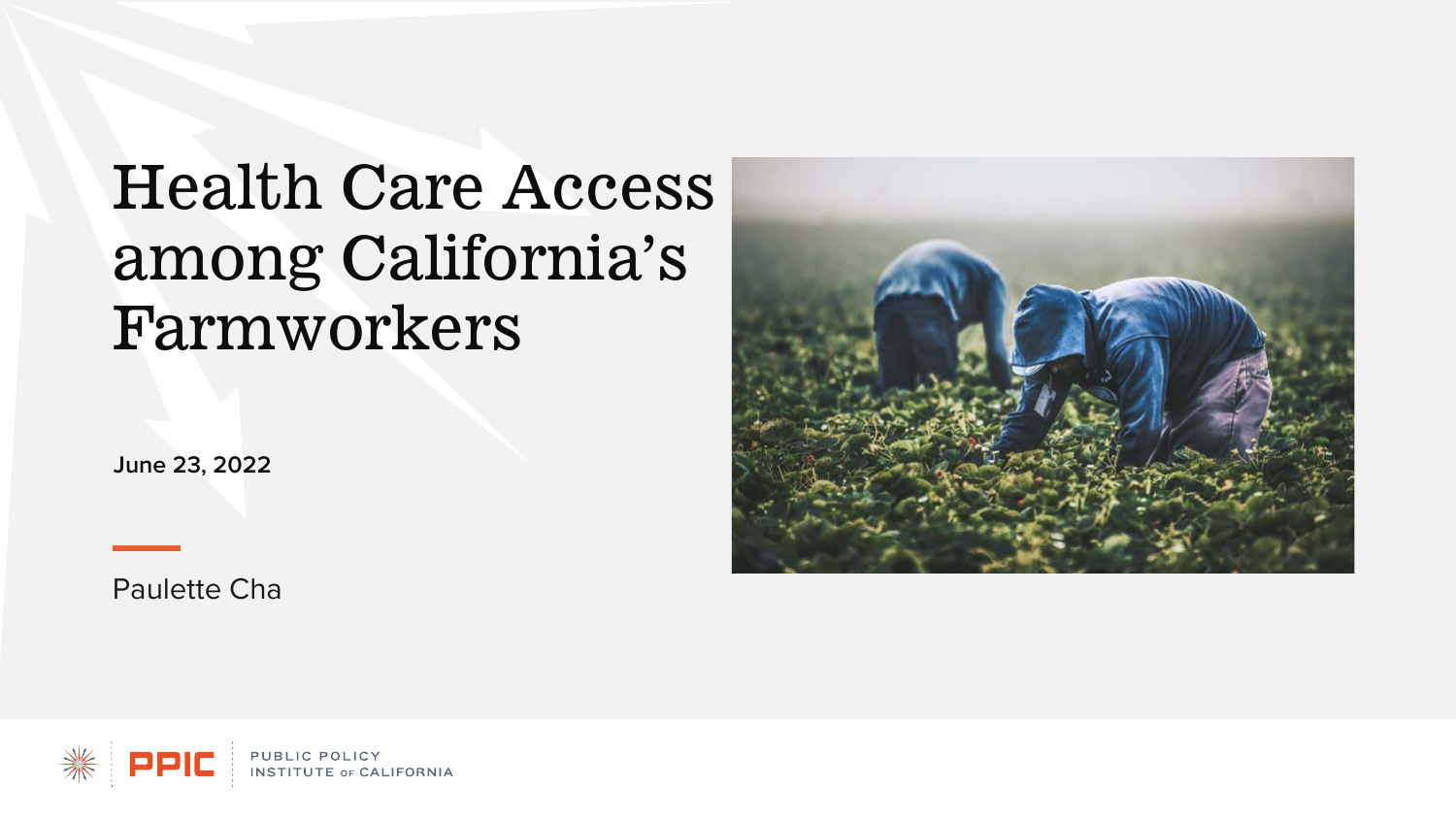## **Farmworkers in California are largely immigrants**

- **About half of immigrant farmworkers undocumented**
- Many low-income
- May be affected by recent health policy changes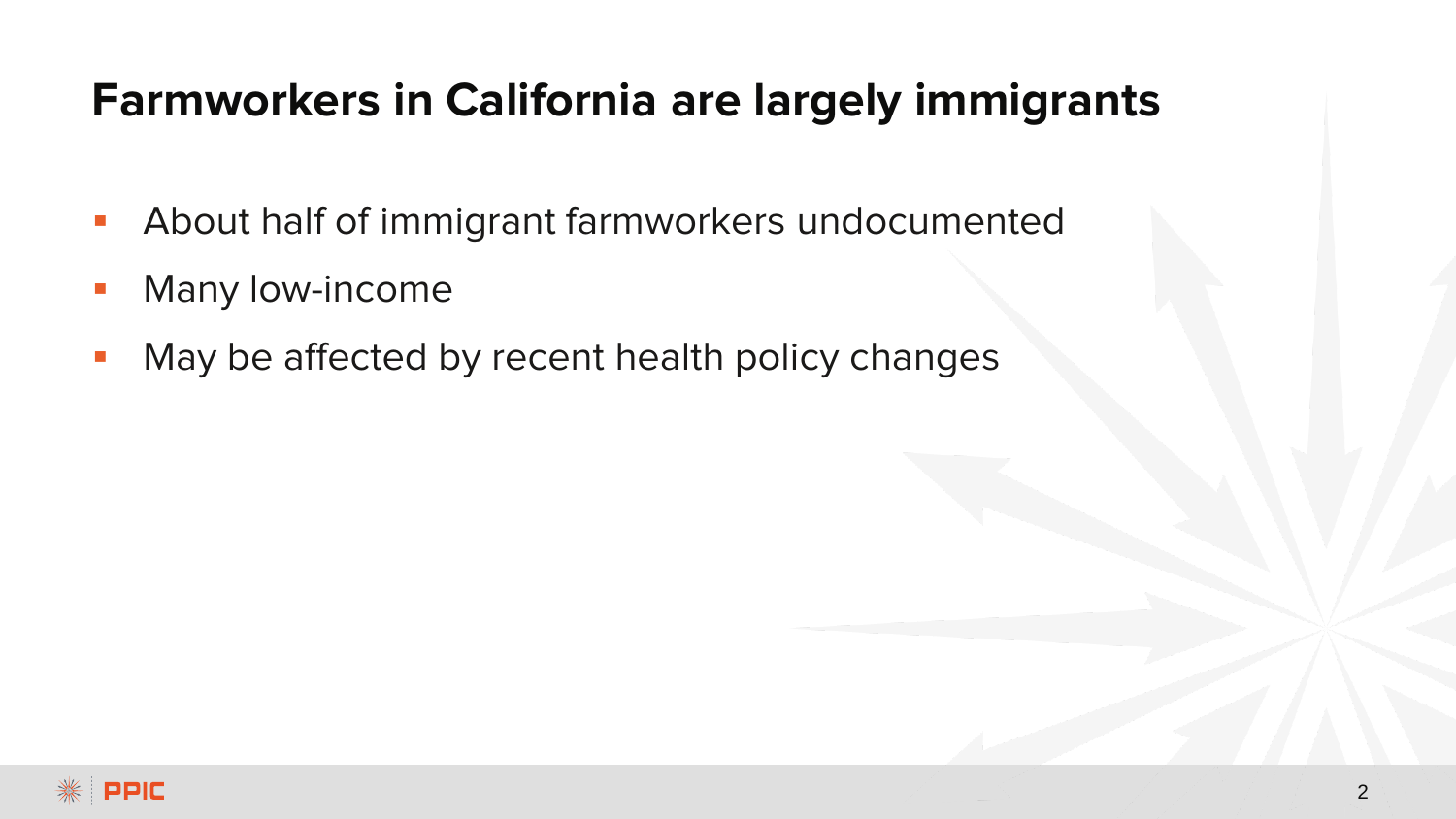### **Policy changes may have improved coverage and access to care**

- The Affordable Care Act (ACA/Obamacare)
- 2014: Medi-Cal expanded to most low-income adults
- 2015/2016: Employer mandate for large companies
- 2020: state Medi-Cal expansion to all young adults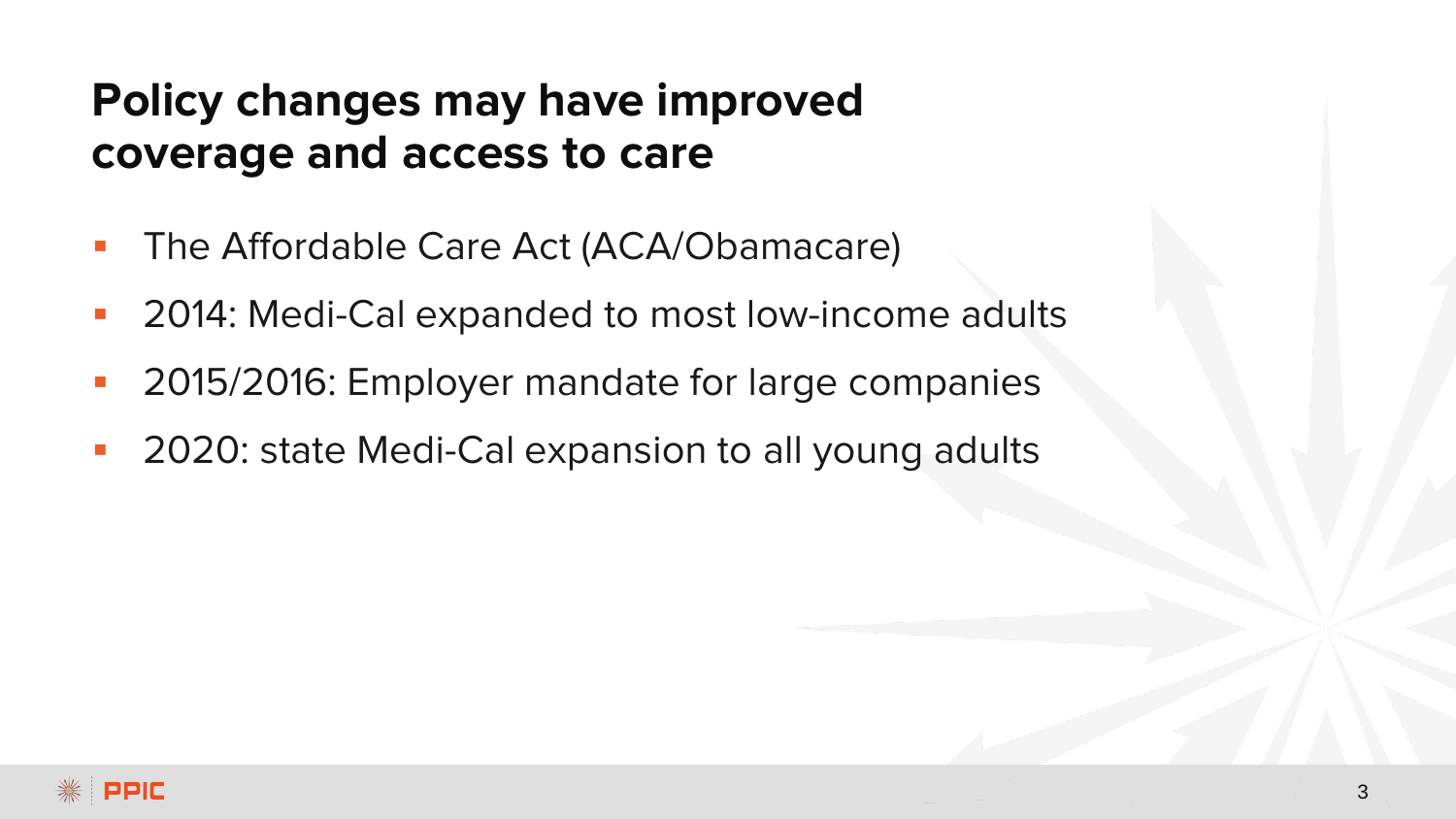#### **Study goals and data sources**

- **Present farmworkers' demographic changes**
- **Indentify barriers to care**
- **Analyze how changes in insurance and barriers track with** policies
- **Document challenges during COVID-19 pandemic**

- **National Agricultural Workers Survey (NAWS)**
- **Expert interviews**

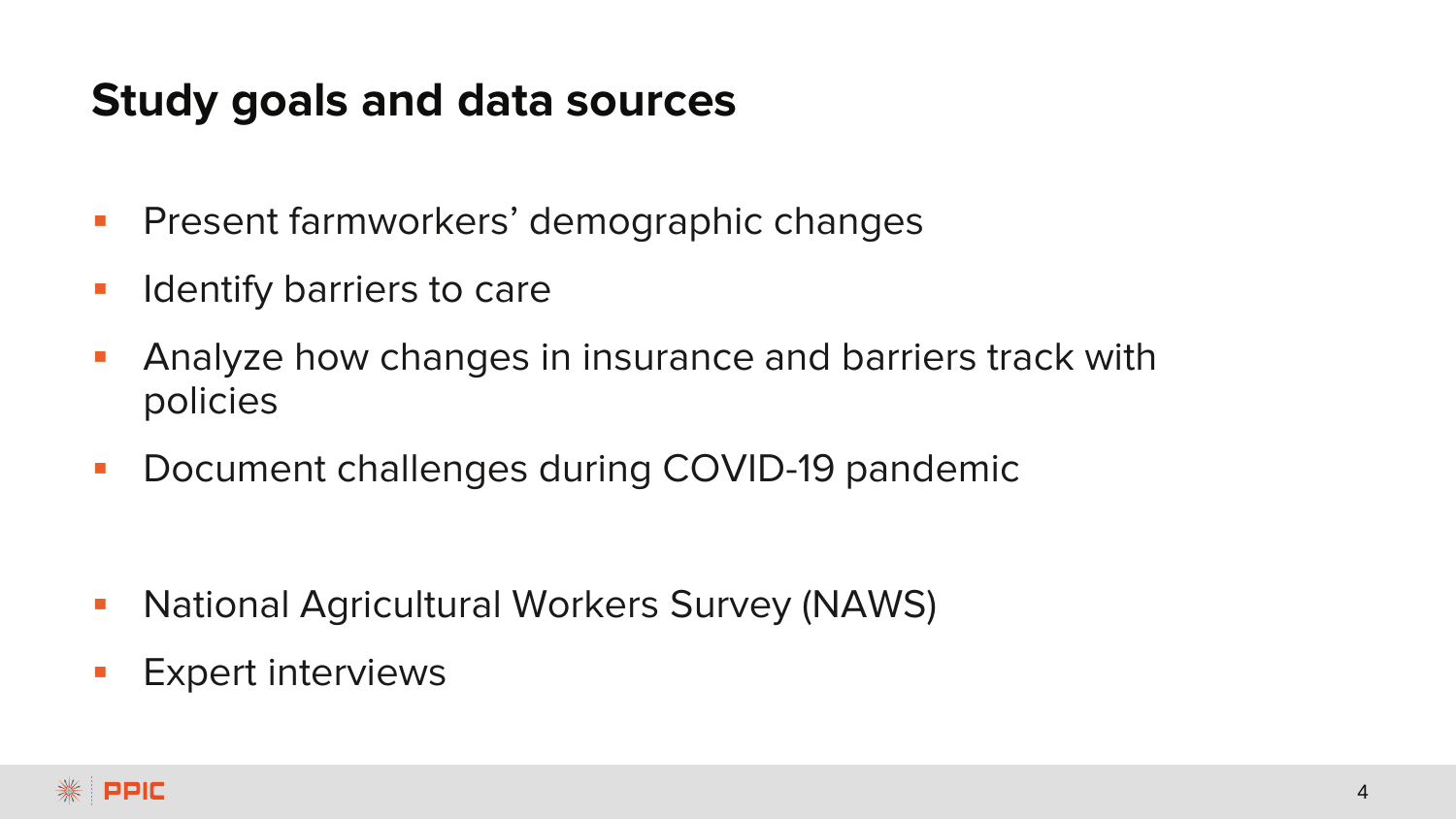## **Farmworkers are reducing their international travel for work**

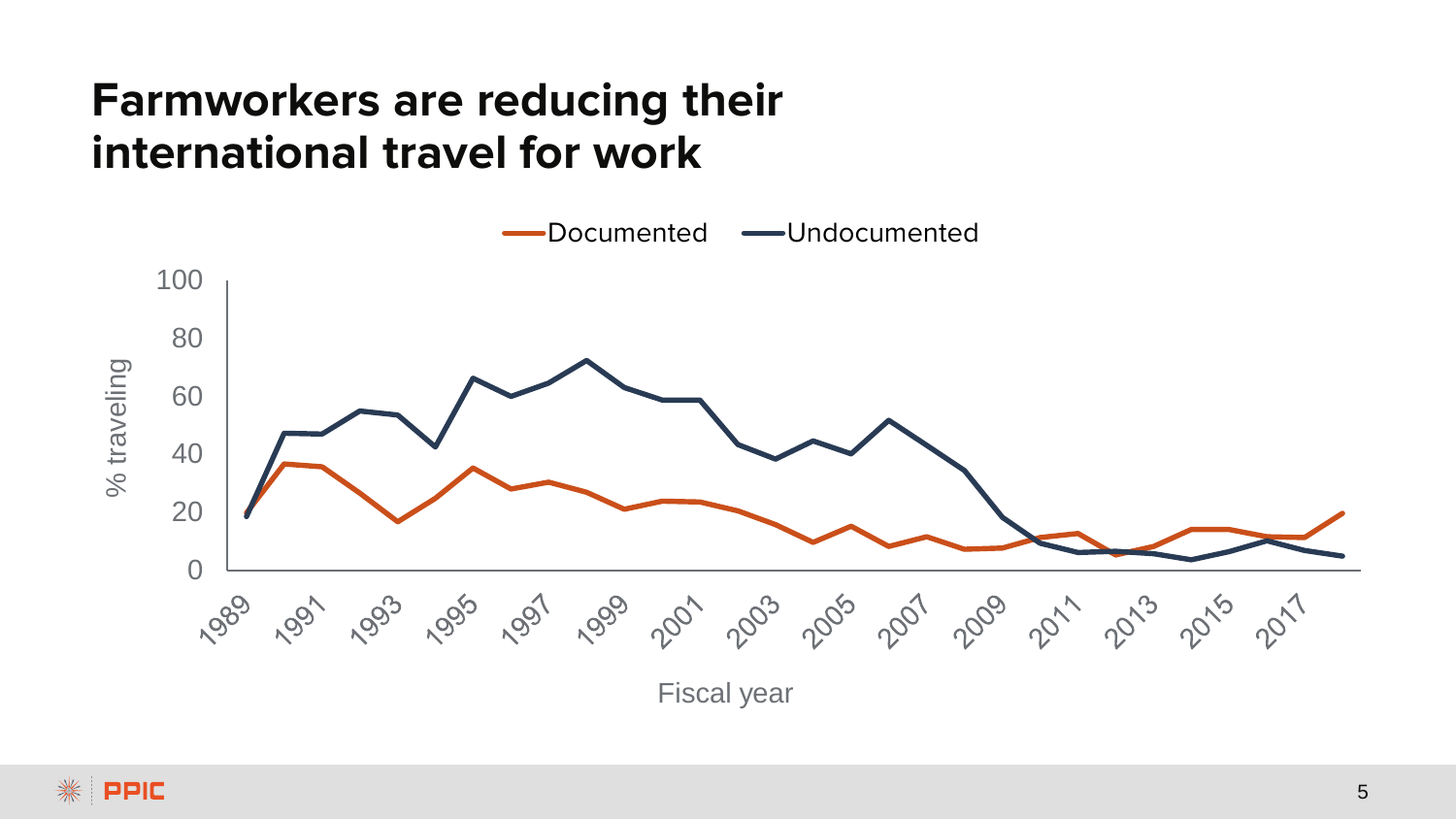## **Farmworkers are increasingly likely to live with their spouse in the US**



Fiscal year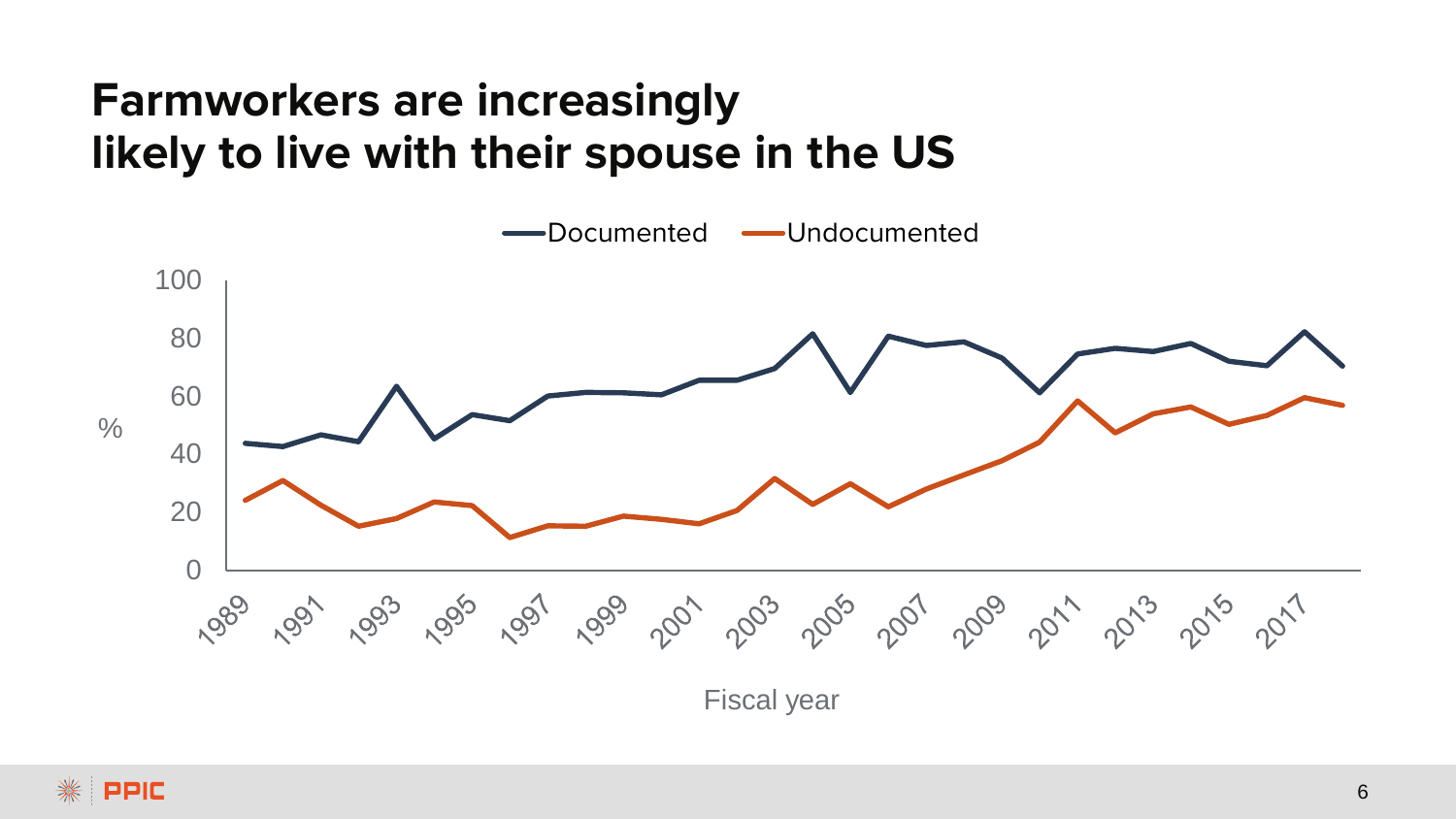## **Farmworkers are settling and aging, with consequences for health care needs**



Fiscal year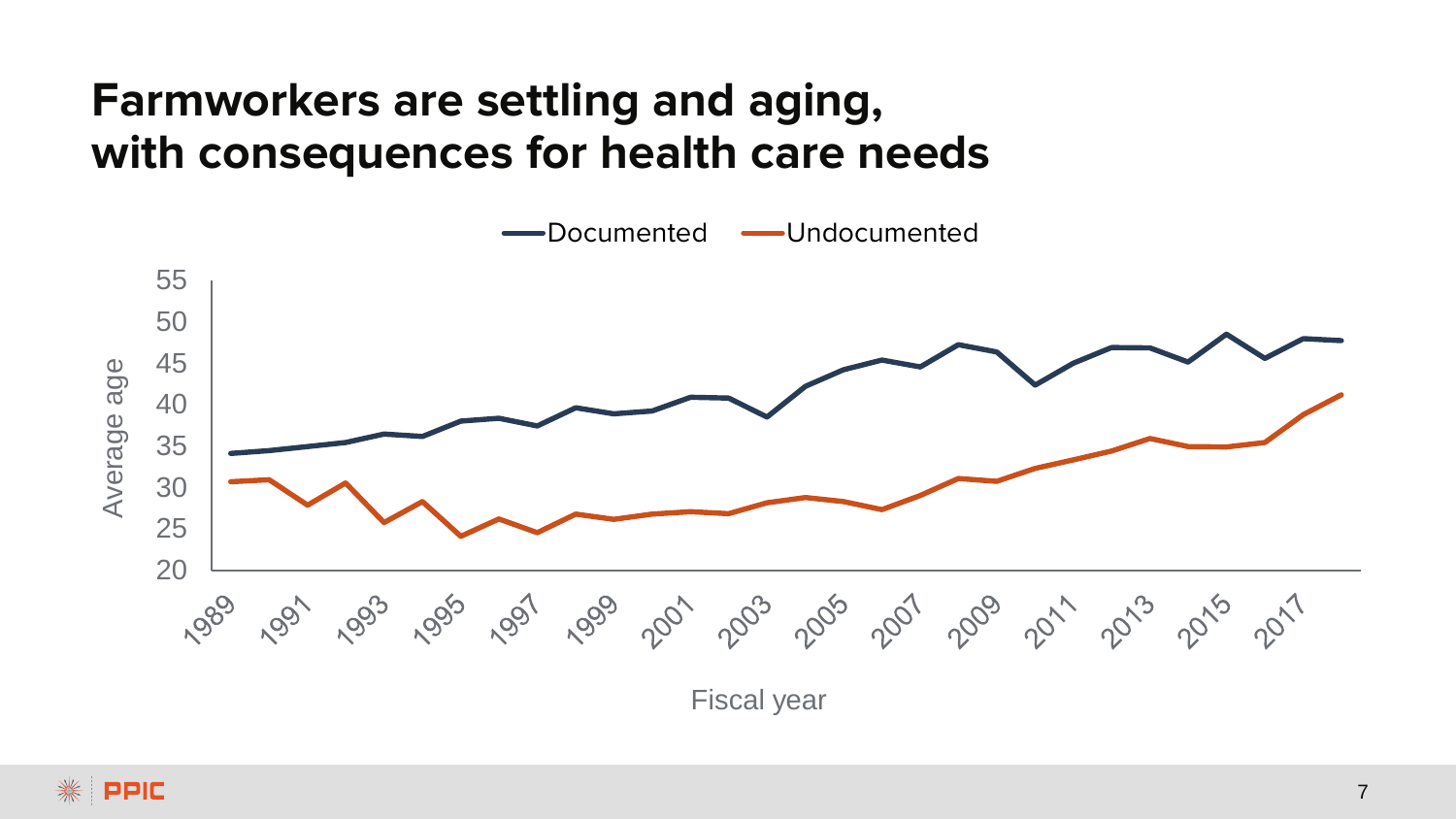## **Most farmworkers have had health care in the past 2 years**

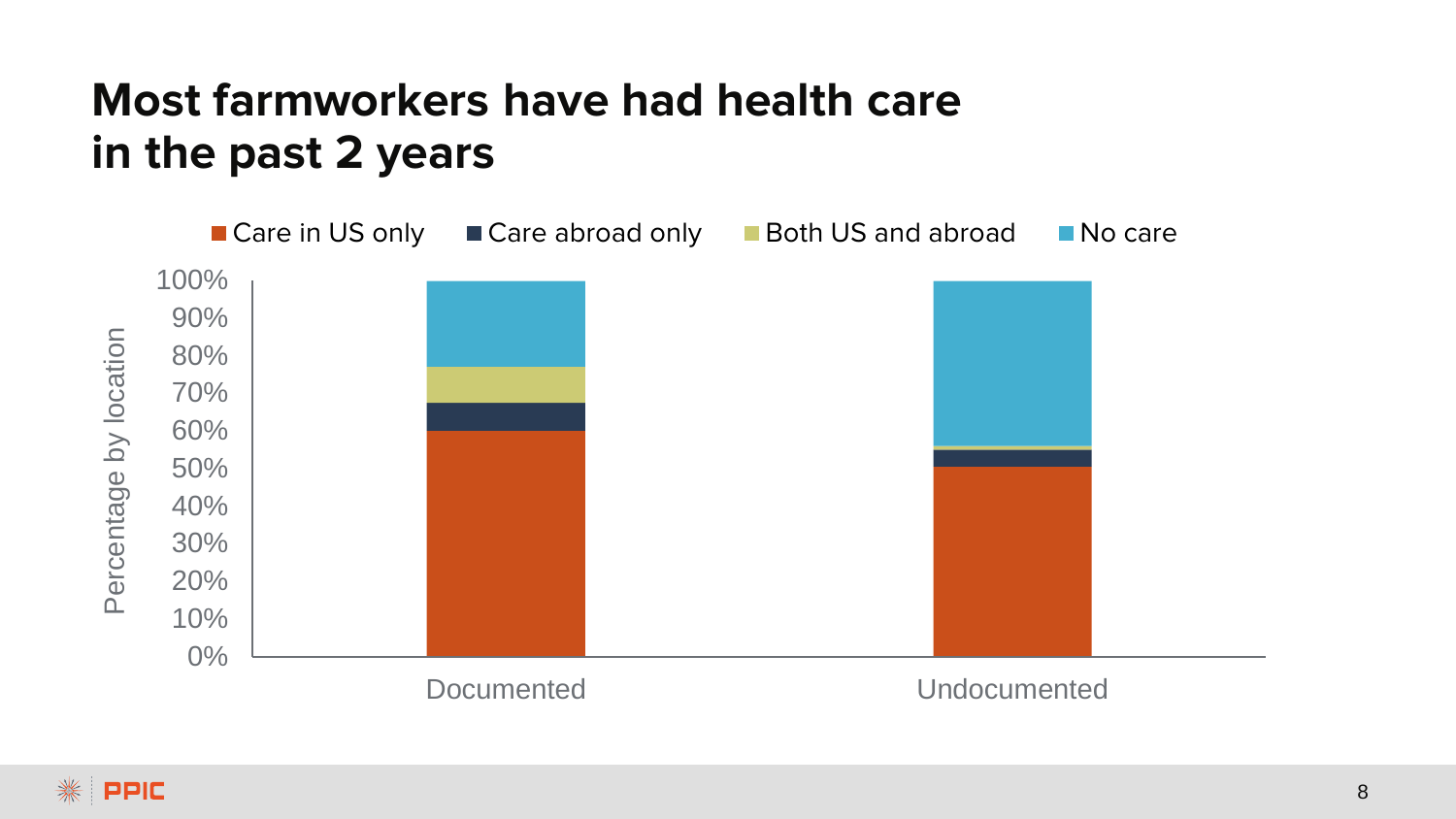## **Cost or lack of insurance is the biggest barrier to health care**

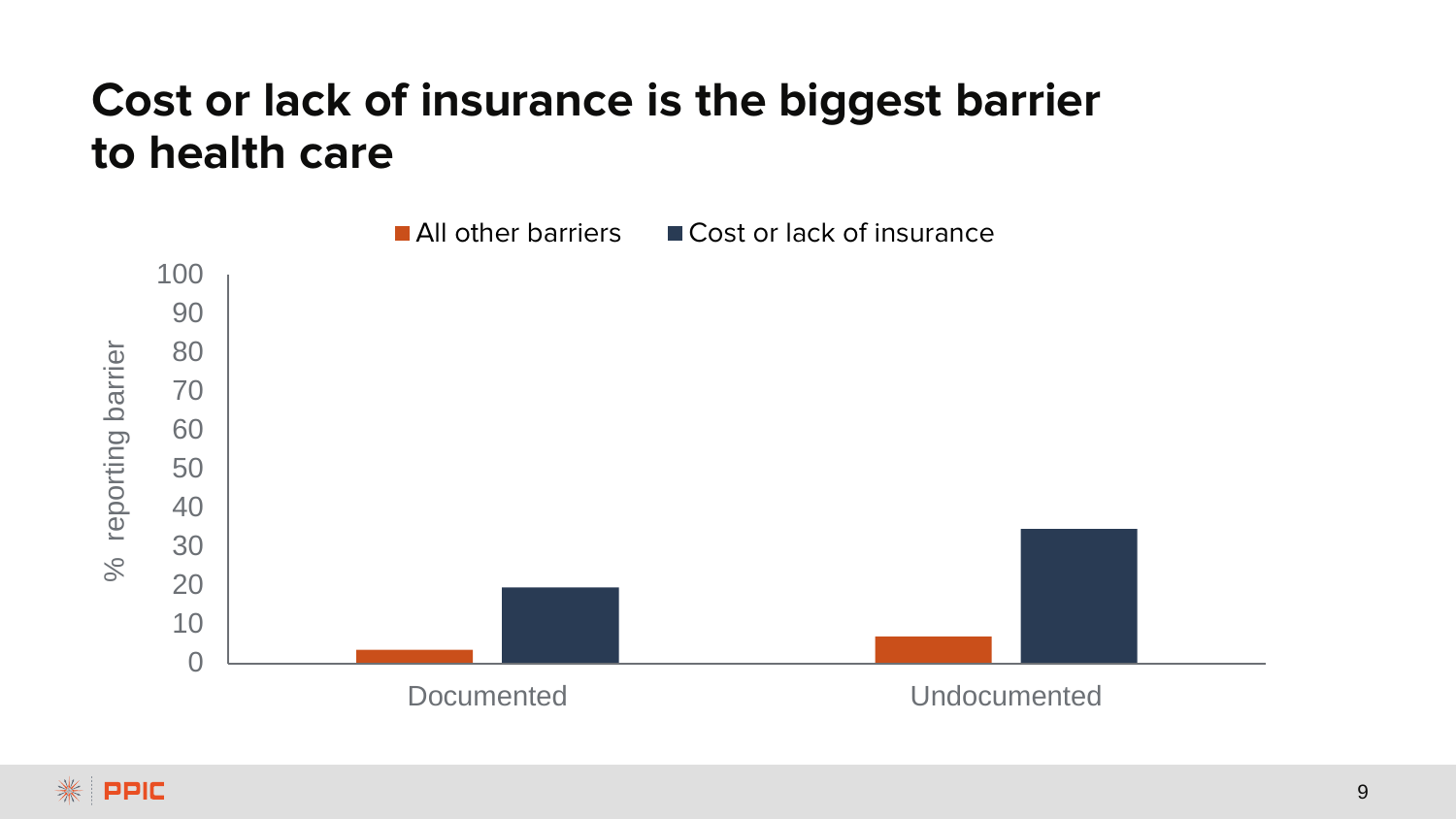## **Medi-Cal expansion correlates with insurance gains for documented workers**



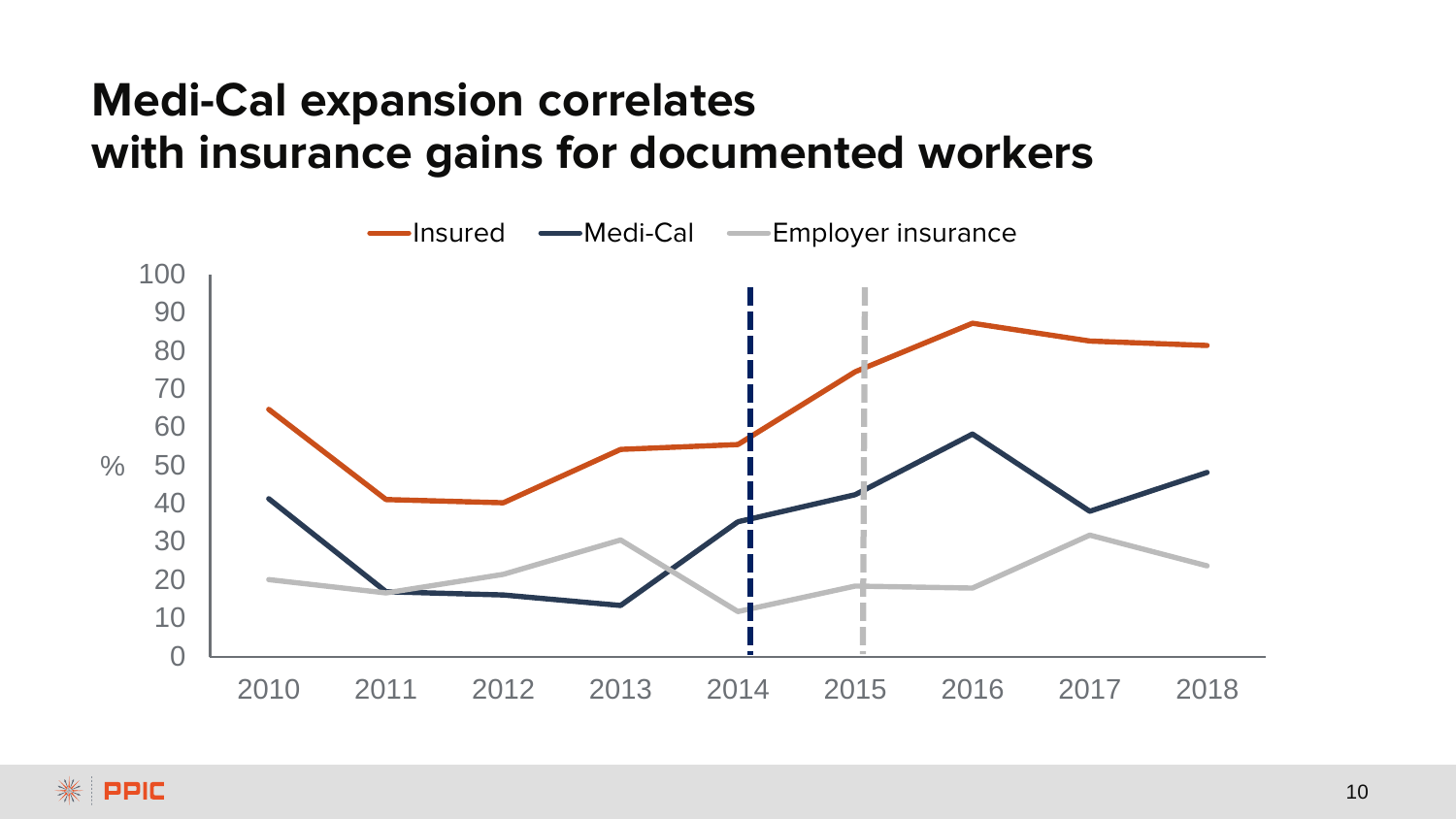## **Policy changes do not correlate with changes in coverage for undocumented workers**

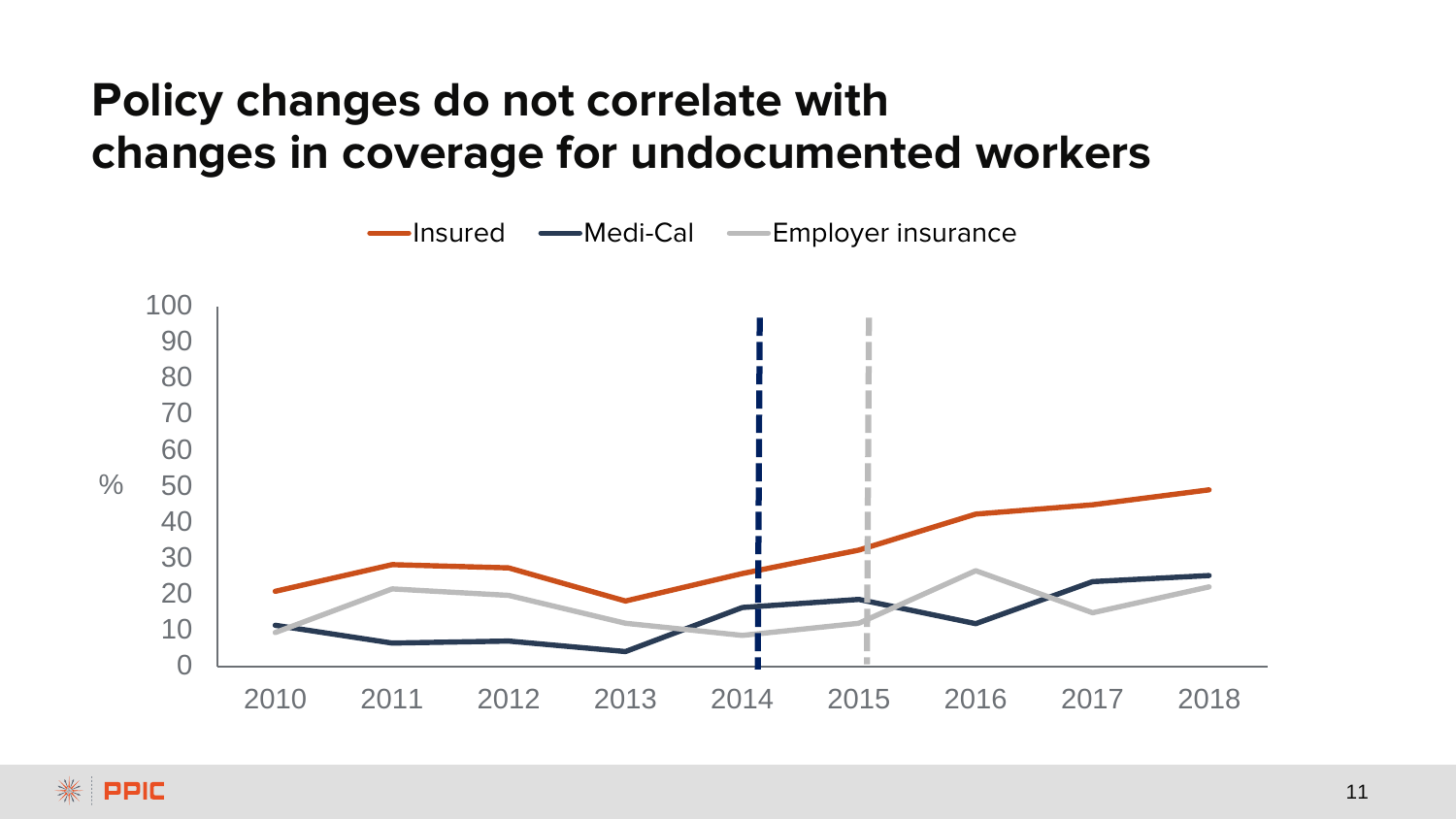#### **State Medi-Cal expansions do not affect most undocumented farmworkers**

 $\blacksquare$  <=18  $\blacksquare$  19-25  $\blacksquare$  26-49  $\blacksquare$  >=50



Fiscal year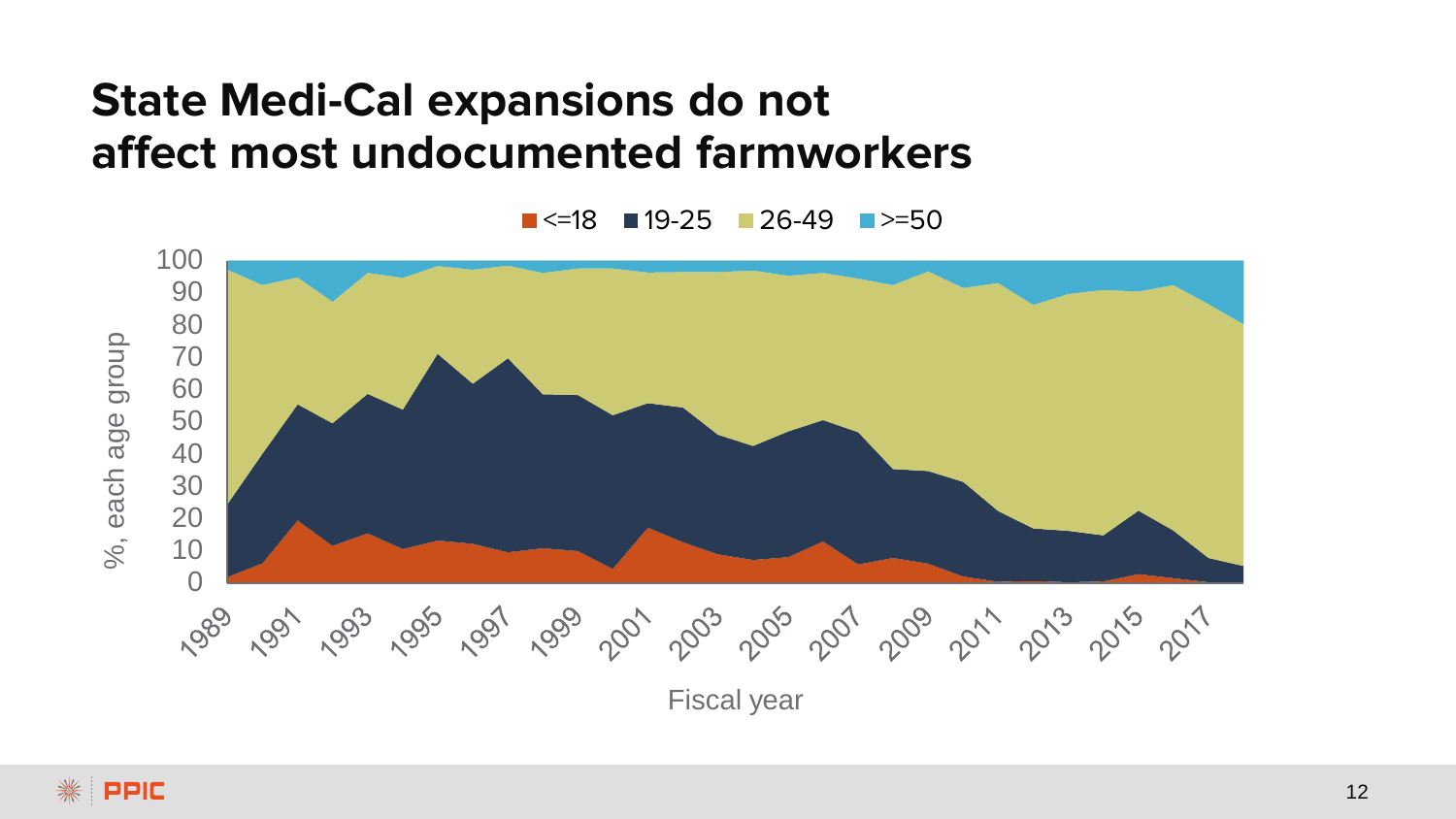## **Ongoing challenges of COVID-19 pandemic**

- **Farmworkers continue their in-person, essential work**
- Crowded living conditions and inability to isolate
- Tailored vaccination strategies needed
- Concerns about long COVID and disability